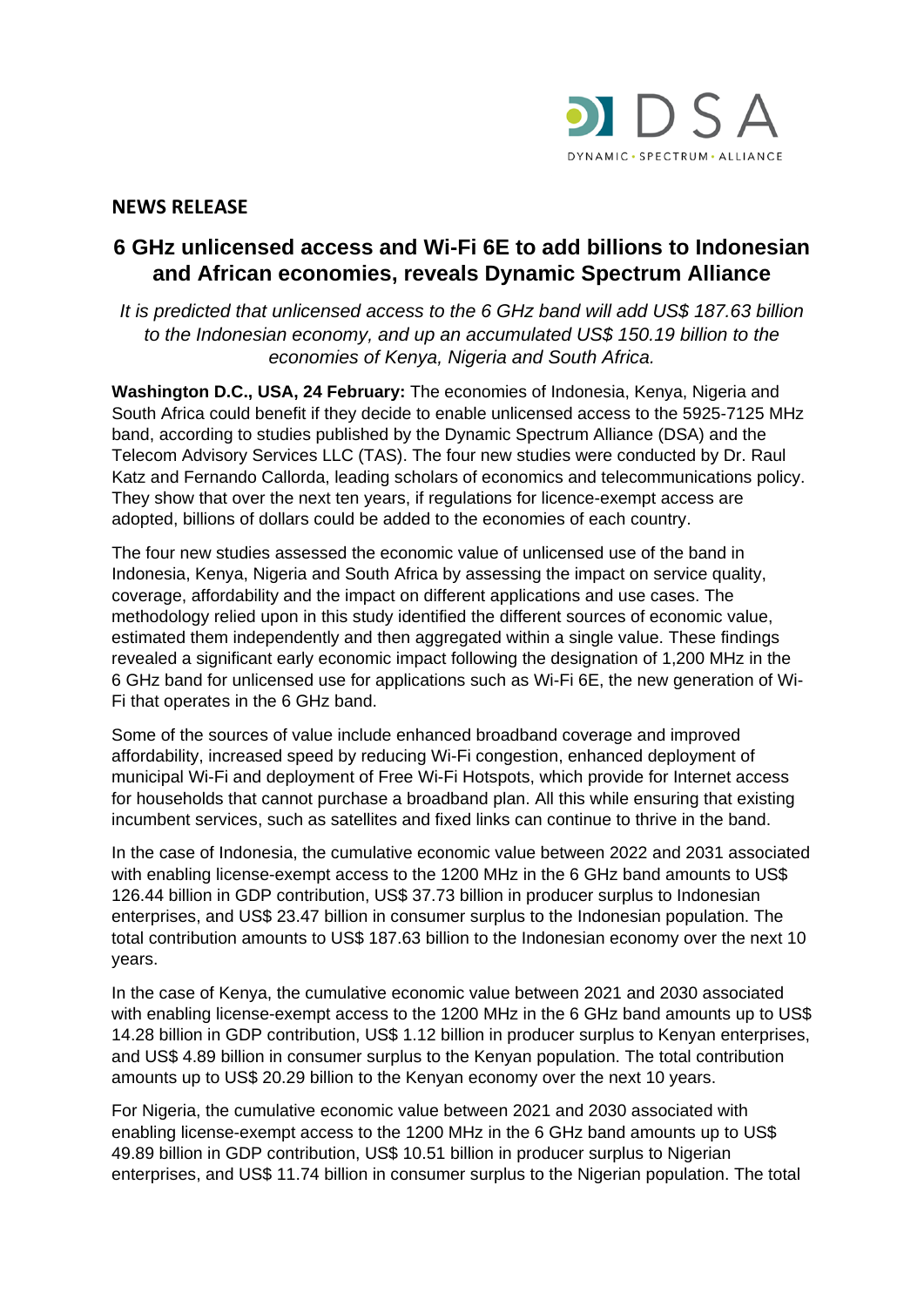

contribution amounts up to US\$ 72.14 billion to the Nigerian economy over the next 10 years.

For South Africa, the cumulative economic value between 2021 and 2030 associated with enabling license-exempt access to the 1200 MHz in the 6 GHz band amounts up to US\$ 34.81 billion in GDP contribution, US\$ 13.32 billion in producer surplus to South African enterprises, and US\$ 9.63 billion in consumer surplus to the South African population. The total contribution amounts up to US\$ 57.76 billion to the South African economy over the next 10 years.

"License-exempt use of the entire 6 GHz band for Wi-Fi will be critical to address current pressing bandwidth demands for end users, new applications and industries," said Martha Suarez, President of the DSA. "It will also play a crucial role in bridging the digital divide in these countries, enabling improved access to remote education, work and commerce. Wi-Fi needs greater spectrum access in the 6 GHz band to effectively support the modern digital ecosystem."

The DSA encourages the Indonesian, Kenyan, Nigerian and South African spectrum authorities to consider the impact of this economic benefit by allowing unlicensed operations in the 6 GHz frequency band, making a more efficient use of the spectrum compared to the current use, protecting incumbents and increasing broadband connectivity in these four countries.

These studies were carried out in collaboration with the UK Foreign, Commonwealth & Development Office's Digital Access Program (DAP). The full findings of the Indonesia, Kenya, Nigeria and South Africa reports are available online, via the DSA website: http://dynamicspectrumalliance.org/resources/.

### -ENDS-

### **About the Dynamic Spectrum Alliance**

The Dynamic Spectrum Alliance is a global organization advocating for laws and regulations that will lead to more efficient and effective spectrum utilization. The DSA's membership spans multinationals, small- and medium-sized enterprises, and academic, research, and other organizations from around the world, all working to create innovative solutions that will increase the amount of available spectrum to the benefit of consumers and businesses alike. For more information, visit: [http://www.dynamicspectrumalliance.org/.](http://www.dynamicspectrumalliance.org/)

Keep up to date with the latest DSA activities by following the Dynamic Spectrum Alliance on [Twitter,](https://twitter.com/DynamicSpectrum) [Facebook,](https://www.facebook.com/DynamicSpectrumAlliance/) or [LinkedIn.](https://www.linkedin.com/groups/6654268)

#### **Media Contact**

For all media enquiries, please contact Proactive PR by emailin[g dsa@proactive-pr.com](mailto:dsa@proactive-pr.com) or by calling +44 1636 704888.

### **About Telecom Advisory Services LLC**